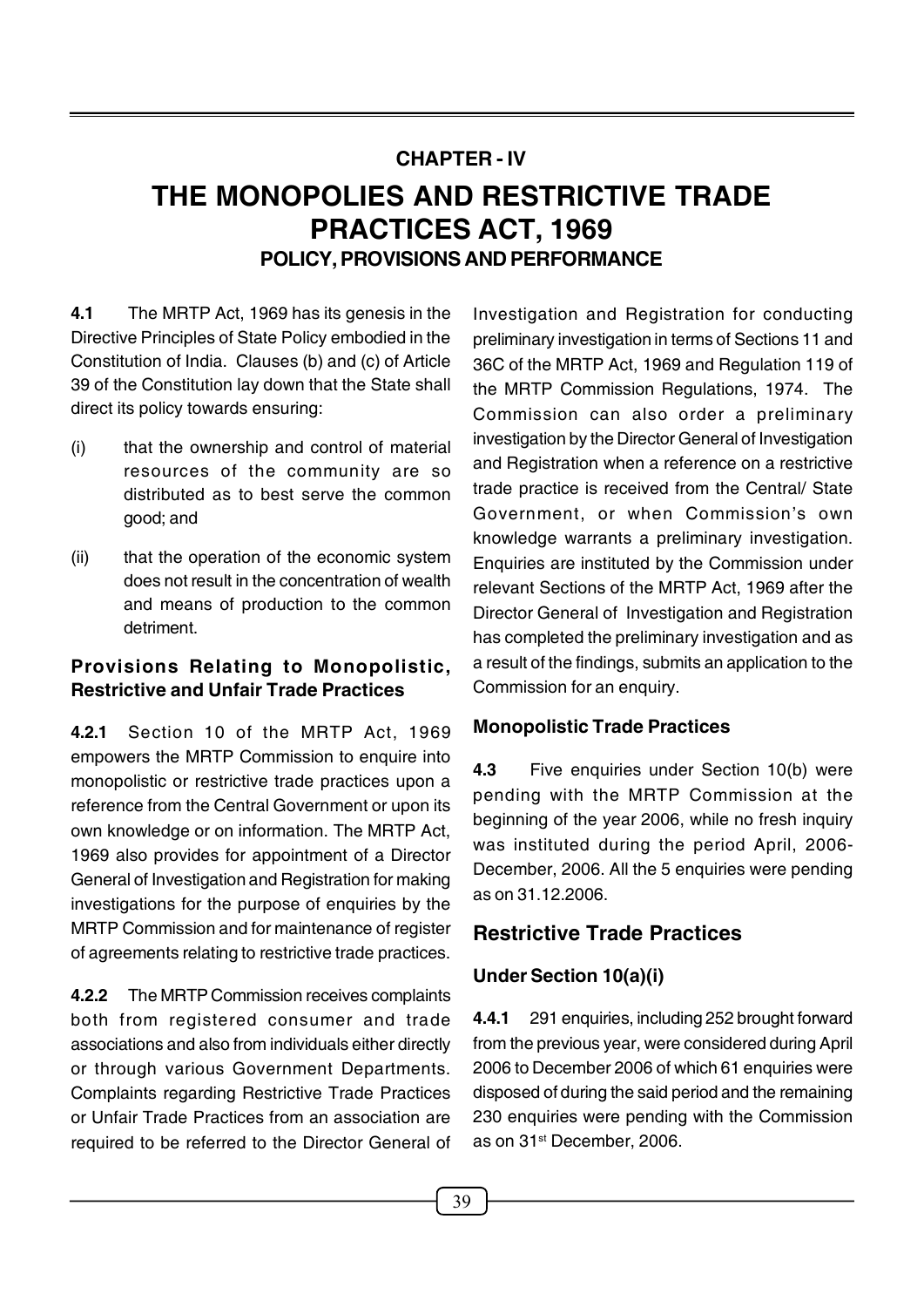## **Under Section 10(a)(ii)**

**4.4.2** During April 2006-December 2006 One enquiry was received and the same was pending as on 31<sup>st</sup> December 2006.

## **Under Section 10(a)(iii)**

**4.4.3** 51 enquiries including 40 brought forward from the previous year were taken up by the Commission during April 2006 to December 2006. 9 enquiries were disposed of during the period and the remaining 42 were pending with the Commission as on 31<sup>st</sup> December 2006.

## **Under Section 10(a)(iv)**

**4.4.4** 56 enquiries were brought forward from the previous year and 8 fresh enquiries were instituted by the Commission during the period from April 2006 to December 2006. Out of these, 30 enquiries were disposed of during the said period and 34 enquiries were pending with the Commission as on the Commission during April, 2006 - December 2006. 31 stDecember 2006.

## **Unfair Trade Practices**

**4.5.1** Provisions relating to Unfair Trade Practices were incorporated in the MRTP Act, 1969 in 1984.<br>Unfair Trade Practices have been defined in Section 36A as trade practices which for the purpose of promoting the sale, use or supply of any goods or for provision of any services, adopt one or more of the practices mentioned therein and thereby cause loss or injury to the consumers of such goods or

services, whether by eliminating or restricting competition or otherwise.

## **Under Section 36B(a)**

**4.5.2** 510 enquiries including 456 enquiries brought forward from the previous year were considered by the Commission during April, <sup>2006</sup> - December 2006. Of these, 114 enquiries were disposed of and the remaining 396 enquiries were pending as on 31<sup>st</sup> December, 2006.

## **Under Section 36B(b)**

**4.5.3** Neither any enquiry under Section 36B (b) of the MRTP Act, 1984 was initiated nor any enquiry was brought forward during April, 2006- December,

## **Under Section 36B(c)**

**4.5.4** Eight enquiries including 2 enquiries brought forward from the previous year were considered by Of these, 4 enquiries were disposed of and the remaining 4 enquiries were pending as on 31 st December, 2006.

## **Under Section 36B(d)**

**4.5.5** 226 enquiries, including 180 brought forward from the previous year, were taken up by the Commission during April, 2006 to December 2006. Out of these, <sup>43</sup> enquiries were disposed of and <sup>183</sup> enquiries were pending with the Commission as on 31 st December, 2006.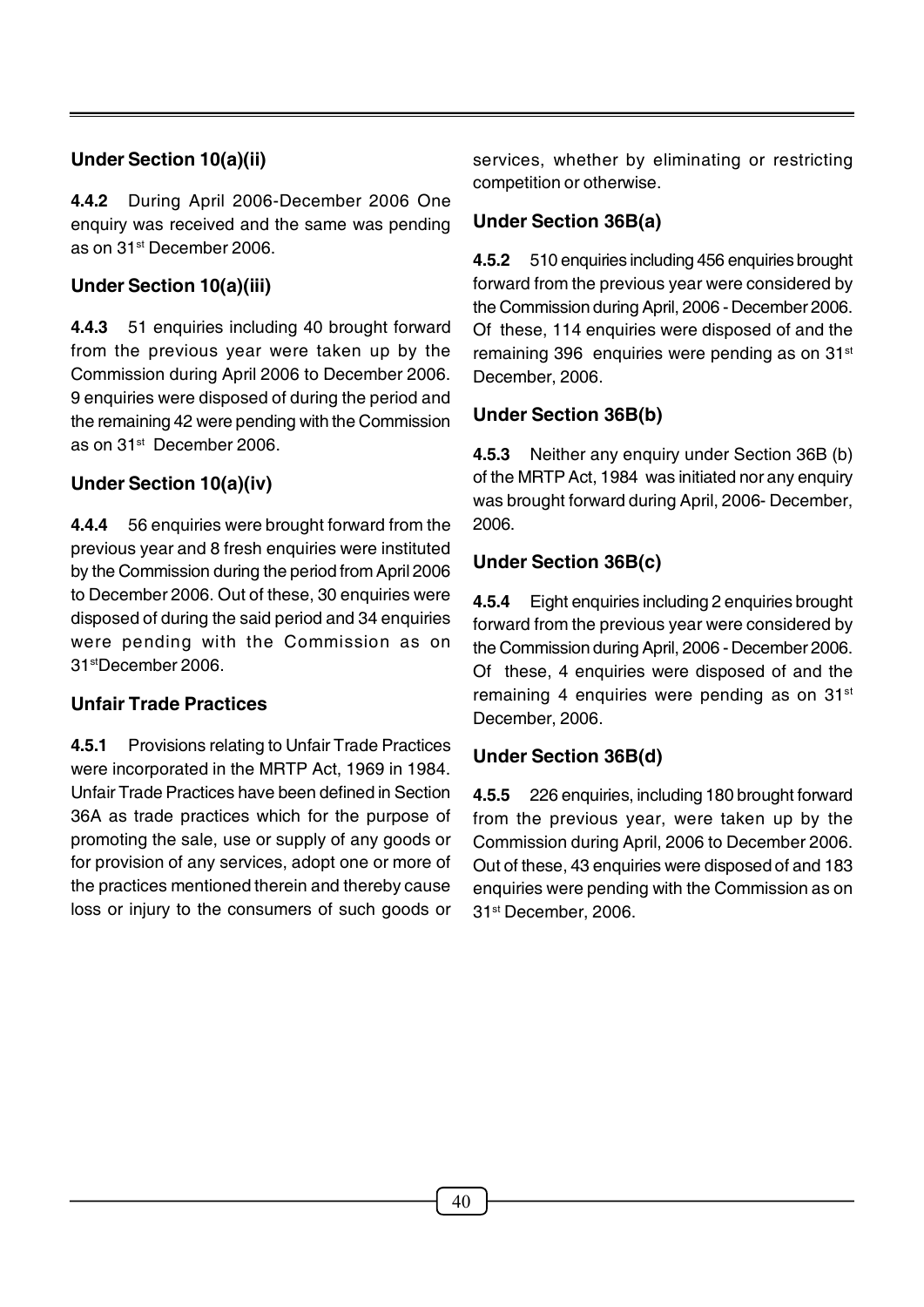

#### **Enquiries considered and disposed of by MRTP Commission as on 31.12.2006**



#### **Temporary Injunctions**

**4.6** Besides 149 applications pending under Section 12A with the MRTP Commission as on 1<sup>st</sup> April, 2006, 69 applications were received by the Commission during the period April, 2006 to December 2006. Out of the total 218 applications, 160 were disposed of and the remaining 58 applications were pending under Section 12A with the Commission as on 31st December, 2006.

#### **Award of Compensation**

**4.7** During the period April, 2006 - December 2006, 1323 applications under Section 12B including 1209 applications brought forward from the previous year were considered by the Commission. Out of these, 213 applications were disposed of by the Commission during the period and the remaining 1110 applications were pending as on 31<sup>st</sup> December, 2006.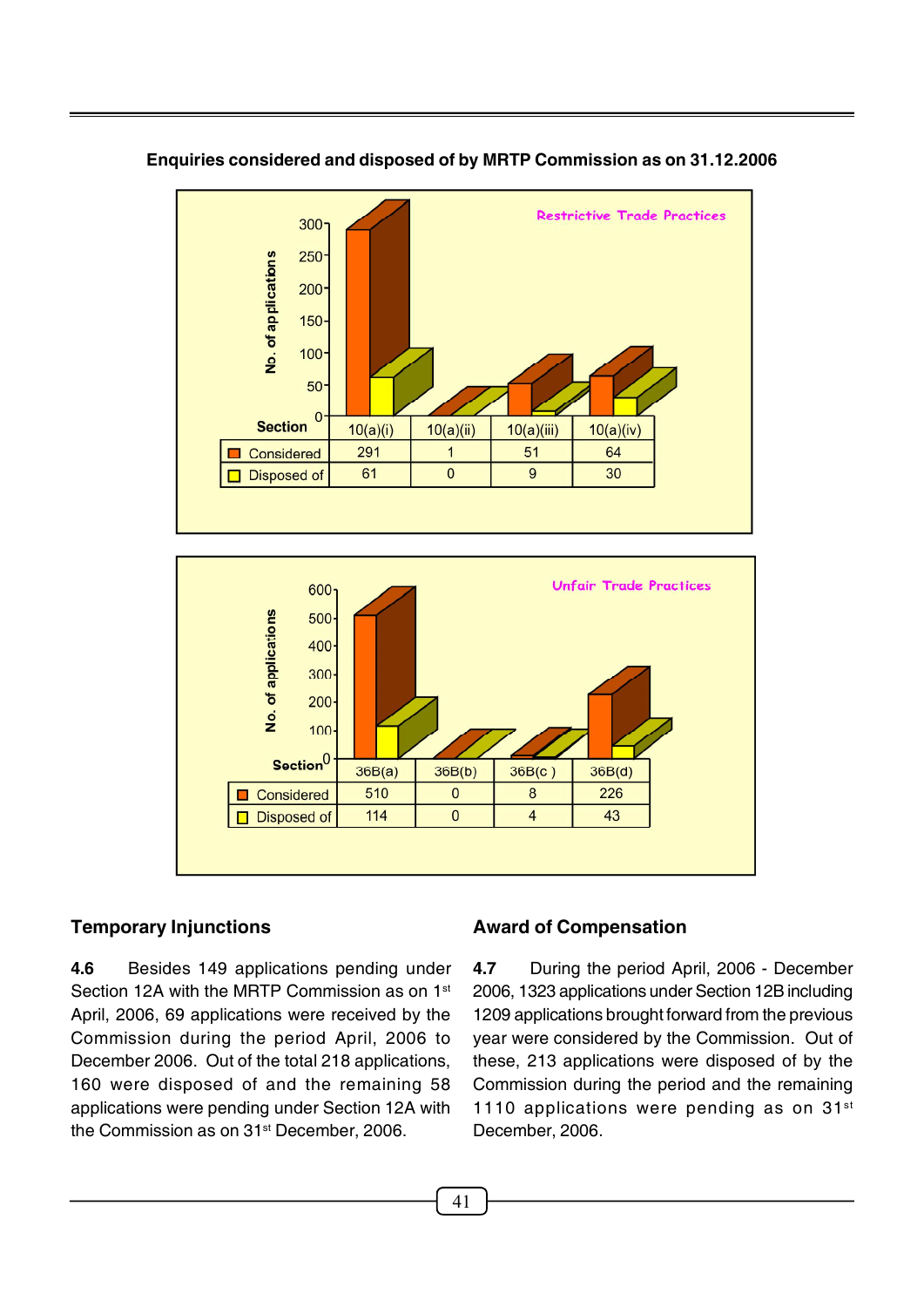## **Registration of Agreements**

**4.8.1** Section 35 of the MRTP Act, 1969 requires every agreement relating to Restrictive Trade Practices falling within one or more of the categories enumerated in Section 33(1) of the Act to be furnished for registration within 60 days of the making of such agreement.

**4.8.2** In pursuance of this provision, during the period April, 2006 to December, 2006, 14 agreements were received for registration. The same were registered and entered in the Register of Agreements.

**4.8.3** A total number of 40,014 agreements were filed up to the end of 31st December, 2006, by various undertakings. Out of these, particulars of 39,147 4.10 agreements were entered in the Register of Agreements.

## **Investigation by Director General (Investigation & Registration)**

## **Investigation**

**4.9** The Director General carries out preliminary investigation in respect of restrictive, monopolistic and unfair trade practices as and when an order of preliminary investigation is received from the MRTP Commission. As on 1.4.2006, 29 such investigations were in progress. During the period from 1.4.2006 to 31.12.2006, 58 fresh orders of Preliminary Investigations were received. Out of a total of 87, this office has submitted Preliminary Investigation Reports in 49 cases. As a result, 38 investigations are on hand as on 31.12.2006. Besides, the Director General has suo moto powers to initiate Preliminary Investigation into monopolistic, restrictive and unfair trade practices, and in case any of these trade practices are detected during such investigation, the Director General files applications under Section 10(a)(iii)/10(b)/36B(c) of the Act for initiation of Enquiry proceedings by the Hon'ble MRTP<br>Commission As an  $1.4,2006, 251$  aug mate 4.11 Commission. As on 1.4.2006, 251 suo moto investigations were in hand. During the period from

1.4.2006 to 31.12.2006, 25 fresh investigations were taken up and <sup>248</sup> investigations were completed. As a result, 28 investigations are on hand as on 31.12.2006. As a result of such suo moto investigations, 6 applications were filed under Section 36B(c) alongwith 6 applications under Section 12A of the Act for interim injunction during the period 1.4.2006 to 31.12.2006. In addition, 6 applications were filed under Section 10(a)(iii) of the Act for enquiry into restrictive trade practices during the said period. Thus, a total of 18 applications have been filed during the period from 1.4.2006 to 31.12.2006.

### **Consumer Protection**

**4.10** Of late, consumer protection movement has been sweeping across the whole country. The consumers have been organising themselves into consumer bodies all over the country to safeguard the public and consumers' interest against unfair trade practices being indulged in by parties through misleading advertisements, bargain-sales, organisation of sales promotion contests, marketing goods which do not conform to standard of safety etc. An independent chapter regarding unfair trade practices was inserted in the MRTP Act in 1984 and the consumers are taking full benefit of the provisions contained in this chapter by filing complaints in this office. Facility of speedy redressal of their grievances is provided by this office. As on 1.4.2006, 54 complaints were under investigation in this office. During the period from 1.4.2006 to 31.12.2006, this office received as many as 140 fresh complaints from consumers and other parties. 136 complaints were disposed of during the aforesaid period, and as a result 58 complaints were pending as on 31.12.2006.

## **PROSECUTION OF ENQUIRIES**

## **Before the Commission**

**4.11** The Director General is the custodian of public interest in the enquiry proceedings before the